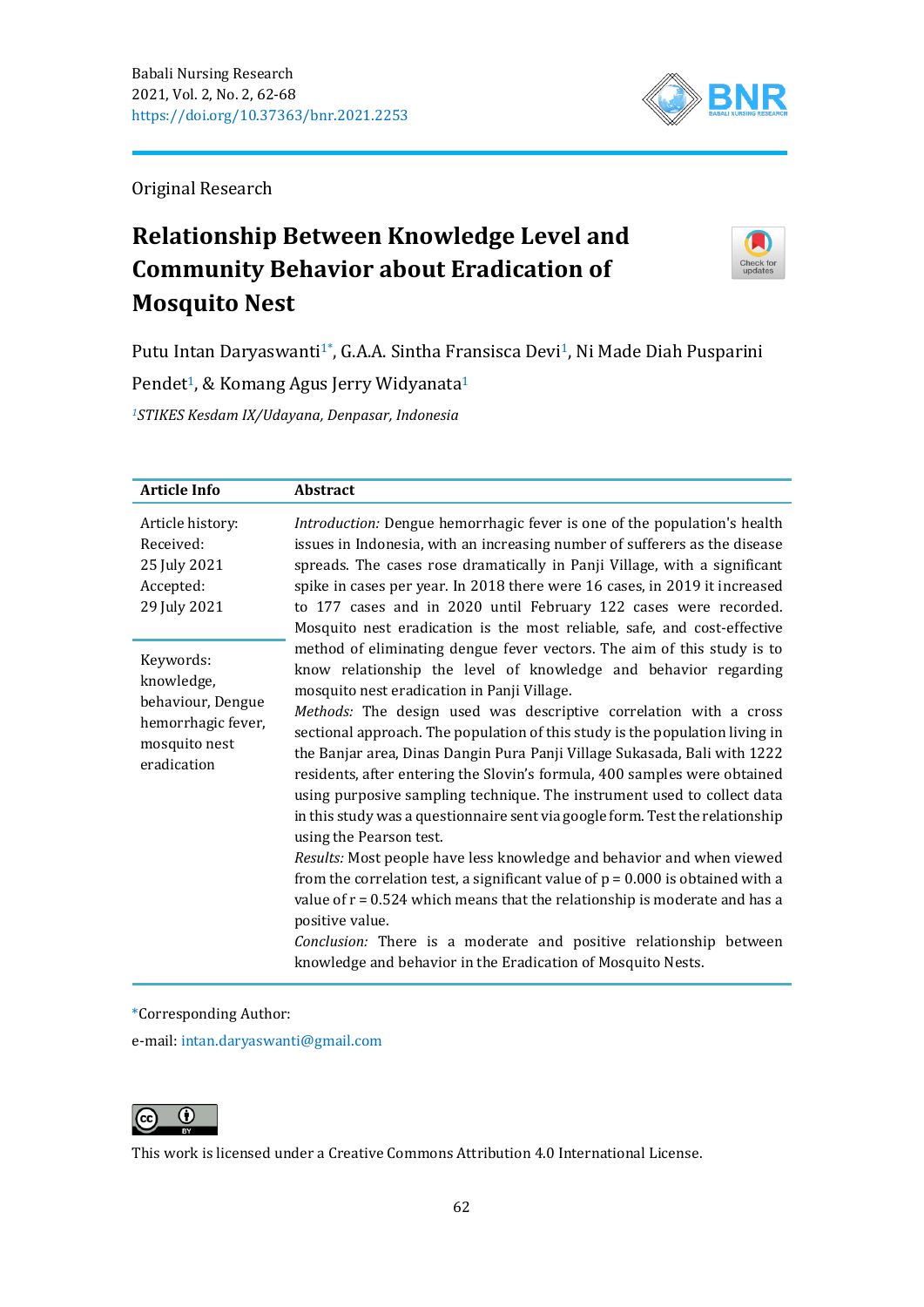#### **INTRODUCTION**

One of the health problems of the population in Indonesia whose number of sufferers tends to increase and its spread continues to expand is Dengue Hemorrhagic Fever (DHF). Dengue Hemorrhagic Fever (DHF) is an inflammation caused by the dengue virus. Dengue is a virus transmitted by the Aedes aegypti mosquito, the fastest growing mosquito in the world and has infected nearly 390 million people every year [1]. The lack of knowledge of citizens will lead to an increase in the problem of DHF residents who have not been consistent in implementing the prevention and eradication program for DHF have become barriers to citizen behavior in preventing DHF [2]. Eradication Mosquito Nest is the shared responsibility of all elements of society. The community plays an important role in eradicating vectors which is the most important effort to break the chain of transmission in order to eradicate dengue disease [3]

World Health Organization (WHO) explained, Southeast Asia has experienced an explosion of dengue cases in 2020, one of which is Singapore, where as of July 2020 there have been 15,500 cases of dengue fever, and Indonesia is reported to have the second largest number of dengue fever cases among 30 endemic countries [4]. Siti Nadia Tarmisi, M. Epid, Director of Prevention and Control of Infectious and Zoonoses Diseases, stated that the number of dengue cases in Indonesia reached 71,633 as of July 2020. Infodatin states that as of September 2020 the number of dengue cases reported was 84,734 cases [1]. Bali Province was recorded as the province with the second highest number of cases with 8,930 cases. Among DHF cases, one of the areas with the most cases is Buleleng Regency [5].

Given the danger of dengue fever, it is necessary to completely eradicate the disease [6]. The government has issued a mosquito nest eradication policy (EMN 3M-Plus) in the prevention of dengue fever. Considering that drugs and vaccines to kill dengue virus have not yet been found, this is the main way that is efficient, effective, and economical to eradicate dengue vectors. The 3M-Plus program includes: Draining, Closing, and Recycling, then for the Pluses such as raising fish, sowing larvicides, planting lots of mosquito repellent plants, etc. The 3M-Plus EMN program needs to be balanced with increasing public knowledge about dengue fever. Community knowledge is needed because this is the initial capital to change people's behavior. This is supported by research results [7] which states that behavior based on knowledge will be more lasting than behavior that is not based on knowledge. Respondents who know that the eradication of mosquito nests is necessary to break the chain of transmission of dengue fever will have good behavior in implementing the EMN DHF.

Community participation by conducting EMN activities, for example in the prevention and eradication of mosquito nests, is one that affects the spread of dengue disease. If there has been a change in people's behavior from not implementing to doing for positive behavior, and from doing to not doing negative behavior it will lead to community participation in reducing the spread of DHF [8]. The purpose of this study was to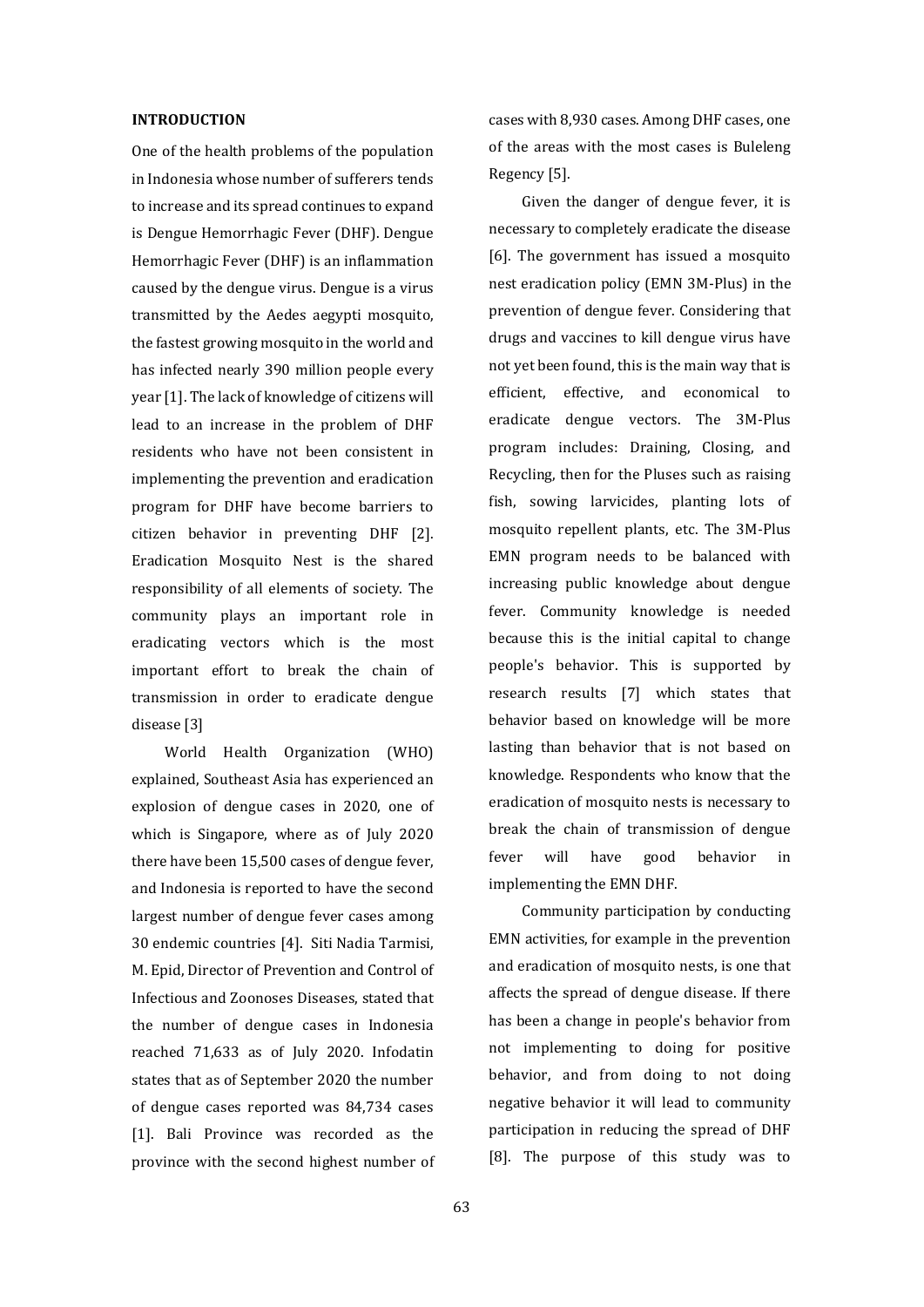determine the relationship between knowledge and community behavior regarding the Eradication of Mosquito Nests (EMN) in Banjar Dinas Dangin Pura, Panji Sukasada Village, Buleleng.

## **METHODS**

This type of research is quantitative using descriptive correlational method with crosssectional design, the independent variable is public knowledge about EMN and the dependent variable is community behavior about EMN. The population of this study is the population living in the Banjar area, Dinas Dangin Pura, Panji Village, with 1222 residents, after entering the Slovin's formula, 400 samples were obtained using purposive sampling technique. The research instrument is a questionnaire, this research questionnaire is to measure people's knowledge and behavior. The instrument used to collect data in this study was a questionnaire sent via google form. Data were analyzed using Pearson. This research has passed the ethical test at the Research Ethics Commission of the Faculty of Medicine, Udayana University,

Sanglah Central General Hospital Denpasar with number 563/UN 14.2.2.VII.14/LT/2021.

# **RESULTS**

Based on data from table 2 where from 400 respondents, it is known that most of the population in Banjar Dinas Dangin Pura Panji Village is in the age range of 26-35 years (46.7%). In terms of gender, most of the respondents were male as many as 224 people (56%). When viewed from education, most of them have completed their last education of SMA/equivalent as many as 229 people (57.3%), and for the work of most respondents as farmers, as many as 158 people (39.4%).

The table 2 shows that most people have less knowledge and behavior and when viewed from the correlation test, a significant value of  $p = 0.000$  is obtained with a value of  $r$ = 0.524 which means the relationship is moderate and positive. This means that the higher the level of public knowledge about EMN, the higher the level of community behavior in eradicating mosquito nests.

## **Table 1**

Respondent's Characteristic

| Participant's Characteristic | n   | $\%$ |
|------------------------------|-----|------|
| Age (Years)                  |     |      |
| $17 - 25$                    | 110 | 27.5 |
| 26-35                        | 187 | 46.7 |
| 36-45                        | 76  | 19.0 |
| 46-55                        | 27  | 6.8  |
| Gender                       |     |      |
| Man                          | 224 | 56.0 |
| Woman                        | 176 | 44.0 |
| <b>Education</b>             |     |      |
| College                      | 87  | 21.7 |
| <b>High School</b>           | 229 | 57.3 |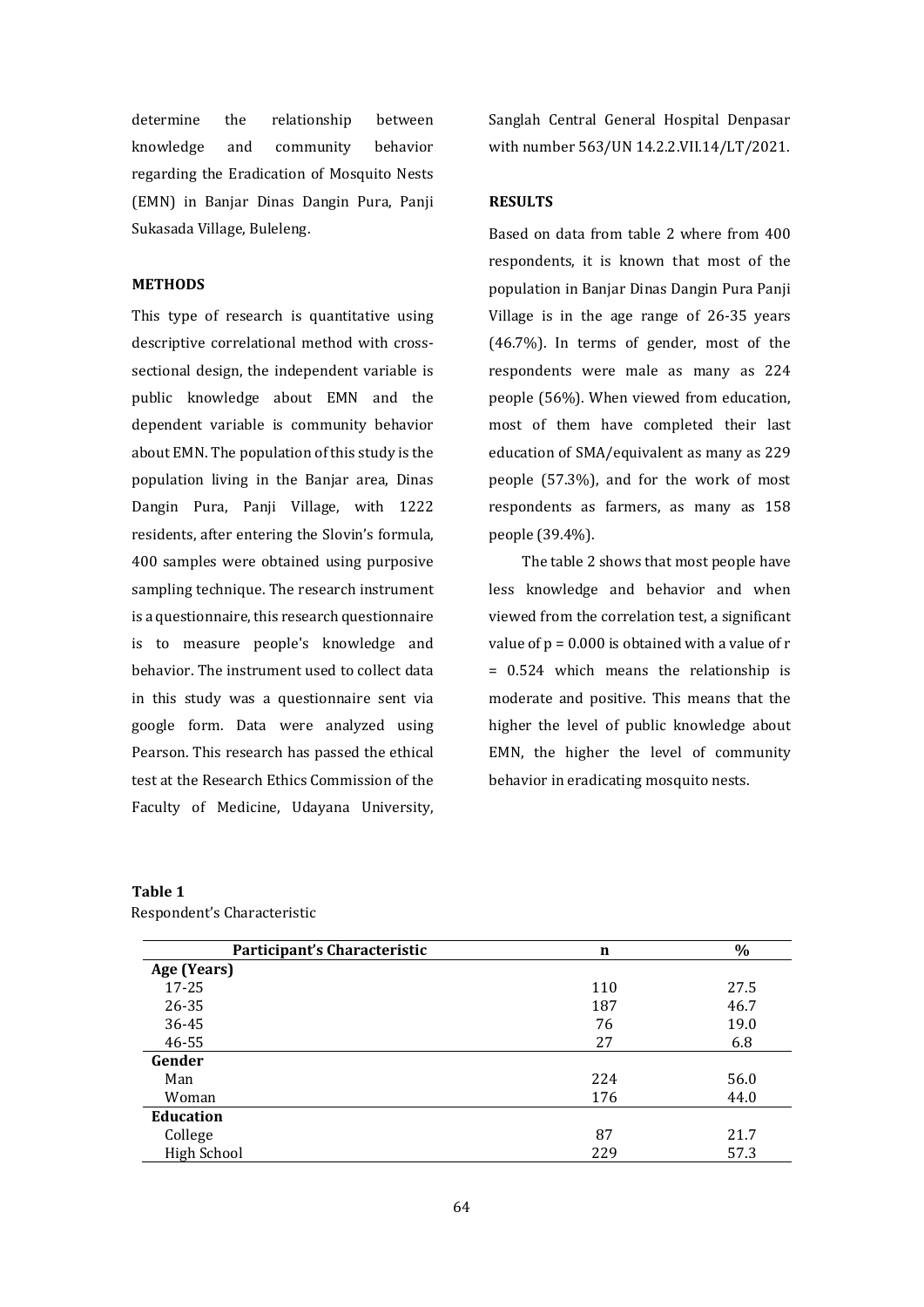| Participant's Characteristic | n   | $\%$ |
|------------------------------|-----|------|
| Junior High School           | 57  | 14.2 |
| Primary School               | 24  | 6.0  |
| No School                    | 3   | 0.8  |
| Occupation                   |     |      |
| <b>Government Employees</b>  | 42  | 10.5 |
| BUMN/BUMD                    | q   | 2.3  |
| Self-employees               | 141 | 35.3 |
| Farmer                       | 158 | 39.4 |
| <b>Other</b>                 | 50  | 12.5 |
| <b>Total</b>                 | 400 | 100  |

## **Table 2**

The Relationship between Knowledge Level and Community Behavior in Eradicating Mosquito Nests

|           | <b>Behavior</b> |               |     |               |     |               |     | Correlation   |       |                |
|-----------|-----------------|---------------|-----|---------------|-----|---------------|-----|---------------|-------|----------------|
| Knowledge | Good            |               |     | Middle        |     | <b>Less</b>   |     | <b>Total</b>  |       | <i>p-value</i> |
|           |                 | $\frac{0}{0}$ |     | $\frac{0}{0}$ |     | $\frac{0}{0}$ |     | $\frac{0}{0}$ |       |                |
| Good      | 37              | 9,3           | 7   | 1,8           | 14  | 3,5           | 58  | 14,6          | 0,524 |                |
| Middle    | 49              | 12.3          | 23  | 5,7           | 21  | 5,3           | 93  | 23,3          |       | 0,000          |
| Less      | 41              | 10,2          | 91  | 22.7          | 117 | 29,2          | 249 | 62.1          |       |                |
| Total     | 127             | 31,8          | 121 | 30,2          | 152 | 38            | 400 | 100           |       |                |

## **DISCUSSION**

The lack of public knowledge is caused by a lack of exposure to information about dengue disease including its prevention, namely EMN itself and public education, most of which only complete high school education. People's behavior is still lacking, seen from many people who have not done prevention by closing, draining and burying, people leave water tanks open, consider stagnant water trivial, hang clothes in the house, many do not know the proper use of abate fibers, people still think that abate powder will be toxic if poured into the bath, and the implementation of fogging is not appropriate and not sustainable where the implementation of fogging is carried out only if there is an outbreak of DHF, the community has not been able to carry out EMN properly and continuously. This is due to the lack of public knowledge, lack of exposure to information, low level of education, occupations which are mostly farmers. This cannot be separated from the role of health workers who have not been optimal in controlling the implementation of EMN, it is necessary to have a more optimal role of health workers in mobilizing EMN activities together with the community. This is also inseparable from the lack of role of health workers who do not carry out counselling about DHF and EMN on an ongoing basis even at this time there is no Jumantik program from community officers and cadres, which makes monitoring of dengue outbreaks less and the implementation of EMN so public knowledge really needs to be improved, especially know what DHF is such as transmission of DHF, whether DHF is a virus or bacteria, the symptoms of DHF, treatment when exposed to DHF and preventing it with EMN, namely Closing, Draining, Burying, using abate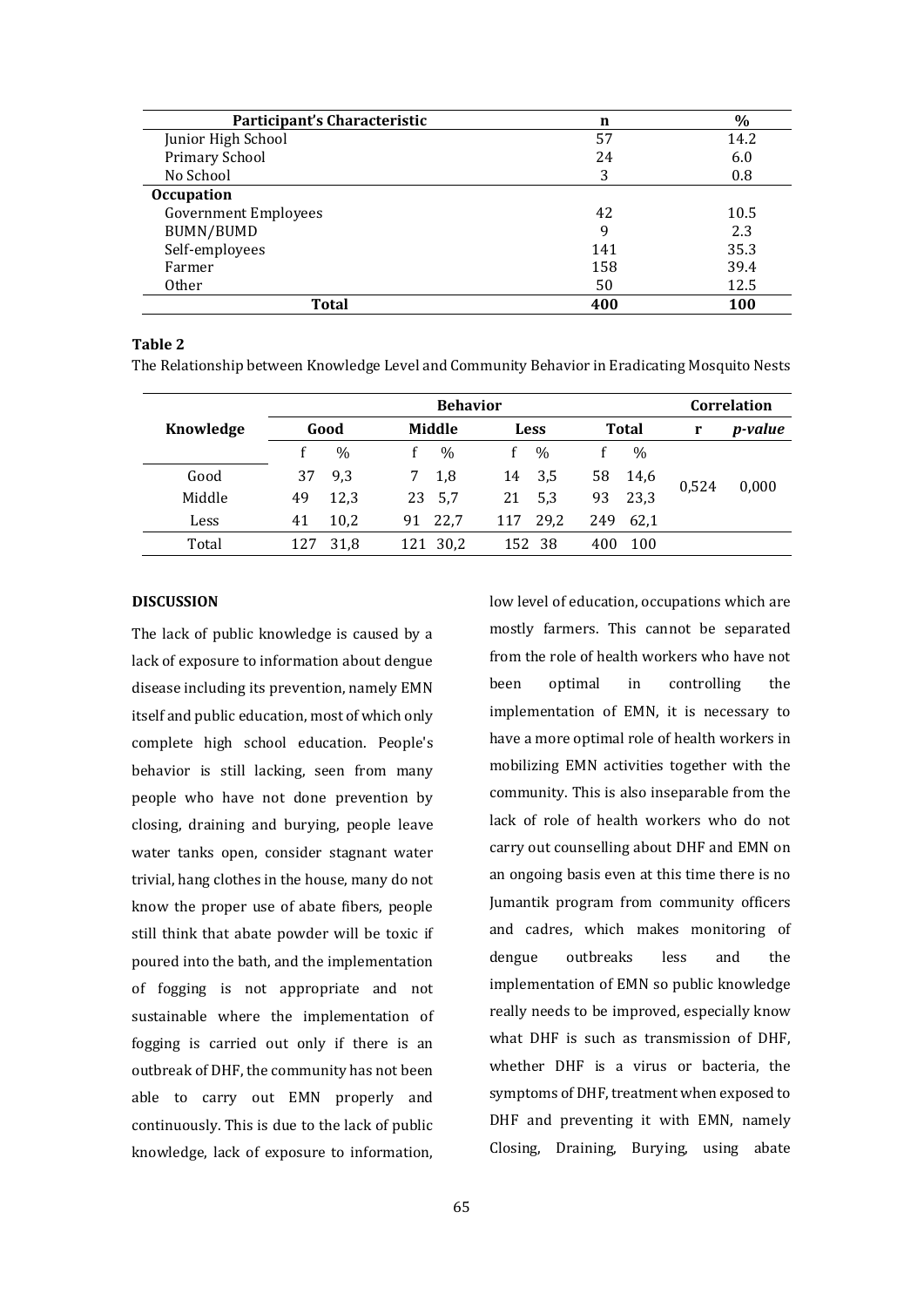powder, proper fogging implementation and others. Respondents with higher education tend to have broader insights, making it easier to understand an event. In addition, respondents have the ability and courage to access information from various sources. The combination of easy access to information about DHF and a higher level of education can accelerate public understanding, so that knowledge of DHF will be better. Knowledge is the result of knowing and occurs after someone senses a certain object. Knowledge will raise awareness and eventually will cause people to behave in accordance with the knowledge they have. New information makes knowledge continue to grow and deepen, because knowledge will remain a control for someone to behave well [9]. The knowledge that a person has will greatly affect a person's behavior and encourage someone to take an action. Blum's theory states that a person's actions or practices are formed from that person's knowledge or cognition. So based on this research, the lack of community action is caused by the lack of public knowledge about EMN. Respondents who know that EMN is needed to break the chain of transmission of DHF will have good behavior in implementing the EMN DHF. The difference in respondents' knowledge has a significant influence on behavior in EMN DHF and it is known that the higher the knowledge of the respondents, the better the behavior of EMN DHF.

The results of this study indicate that there is a significant relationship between knowledge and community behavior in EMN (p value <0.05) and the correlation level is at a moderate correlation level. In line with research [10] there is a significant relationship between the level of knowledge and behavior in Mosquito Eradication Nest. Likewise with research [11] there is a significant relationship between the mother's level of knowledge with the behavior of EMN DHF. The impact of behavior on health status is quite large (30-35%) on health status, so various efforts are needed to change unhealthy behavior into healthy [12]. The process is based on awareness knowledge and a positive attitude, then the behavior will be lasting. On the other hand, if the behavior is not based on knowledge and awareness, it will not last long [13].

People's behavior in EMN is caused by the knowledge possessed by the community in EMN which has a role in increasing awareness in the community to behave according to the knowledge they have [14]. The people of Panji Village have less knowledge so that the behavior in EMN is also lacking. Provision of Health Education needs to be given including how to do EMN in the 3M-Plus program including Draining, Closing and Recycling then for Plus such as raising fish, sowing larvicides, planting lots of mosquito repellent plants. Community knowledge is needed because this is the initial capital to change people's behavior [15].

#### **CONCLUSION**

There is a moderate and positive relationship between knowledge and behavior in the Eradication of Mosquito Nests. This means that the higher the level of public knowledge about EMN, the higher the level of community behavior in eradicating mosquito nests.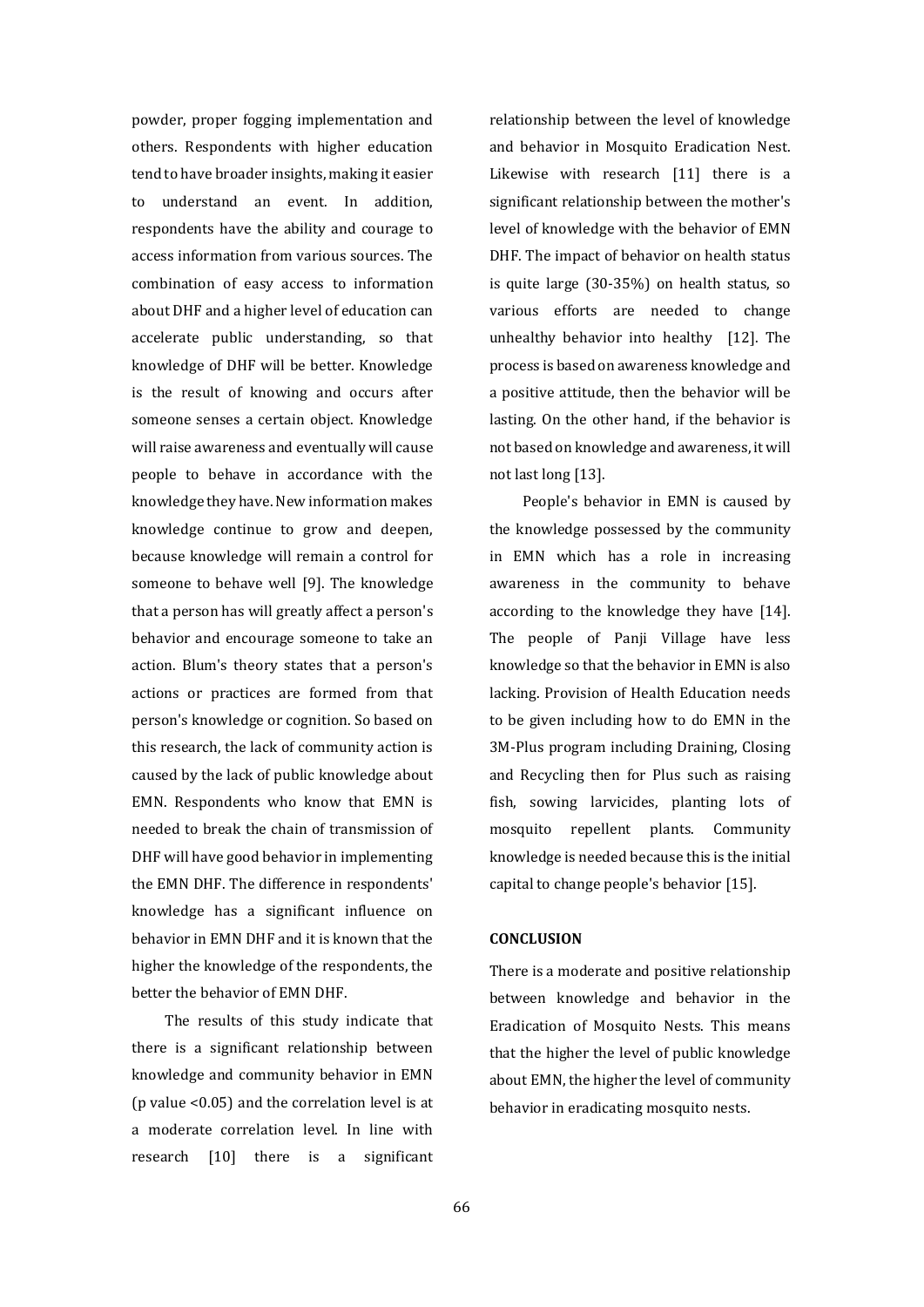#### **REFERENCES**

- [1] Kemenkes RI, "InfoDatin Situas Demam Berdarah Dengue," *Journal of Vector Ecology*, vol. 31, no. 1. pp. 71–78, 2018.
- [2] S. Sungkar, R. Winita, and A. Kurniawan, "Pengaruh Penyuluhan terhadap Tingkat Pengetahuan Masyarakat dan Kepadatan Aedes aegypti di Kecamatan Bayah, Povinsi Banten," *Kesehat. Masy.*, vol. 14, no. 2, pp. 81–85, 2010.
- [3] N. P. Dewi and M. Azam, "Faktor-Faktor yang Berhubungan dengan Praktik PSN-DBD Keluarga di Kelurahan Mulyoharjo," *Public Heal. Perspect. J.*, vol. 2, no. 1, pp. 80–88, 2017.
- [4] World Health Organization, "Dengue Guidelines for Diagnosis, Treatment, Prevention and Control," 2009.
- [5] Dinas Kesehatan Provinsi Bali, "Profil Kesehatan Provinsi Bali Tahun 2019," *J. Chem. Inf. Model.*, pp. 1–310, 2020.
- [6] L. Rohmah, Y. Susanti, and D. Haryanti, "Gambaran Tingkat Pengetahuan Masyarakat tentang Penyakit Demam Berdarah Dengue," *Community Publ. Nurs.*, vol. 7, no. 1, pp. 21–30, 2019.
- [7] T. Wuryaningsih, "Hubungan Antara Pengetahuan Dan Persepsi Dengan Perilaku Masyarakat Dalam Pemberantasan Sarang Nyamuk Demam Berdarah Dengue (PSN DBD) Di Kota Kediri Tesis," *J. Kesehat. Masy.*, 2010.
- [8] S. Suryani and D. O. Sari, "Hubungan Perilaku 3M Dengan Kejadian Demam Berdarah Dengue di Wilayah Kerja Puskesmas Lingkar Barat Kota

Bengkulu," *Hig. J. Kesehat. Lingkung.*, vol. 3, no. 3, pp. 132–136, 2018.

- [9] L. Chariesma, "Faktor-faktor yang berhubungan dengan Perilaku PSN pada Masyarakat di Kelurahan Oro-oro Ombo Kota Madiun," 2019.
- [10] O. Nursanty, R. S. Bestari, B. Ichsan, and Nurhayani, "Hubungan Tingkat Pengetahuan dan Sikap dengan Perilaku Pemberantasan Sarang Nyamuk DBD Siswa SMK N 1 Kejobong," *Proceeding 13th Univ. Res. Colloq. 2021 Kesehat. dan MIPA*, pp. 460–466, 2021.
- [11] M. K. Wawuru, T. Sukartini, and R. Indarwati, "Hubungan Pengetahuan dan Motivasi dengan Perilaku Ibu dalam Pemberantasan Sarang Nyamuk," *Indones. J. Community Heal. Nurs.*, vol. 3, no. 1, pp. 43–51, 2014.
- [12] R. Husna and N. Wahyuningsih, "Hubungan Perilaku 3M Plus dengan Kejadian Demam Berdarah Dengue di Kota Semarang," *J. Kesehat. Masy.*, vol. 4, no. 5, 2016.
- [13] D. Kriastuti, "Pengaruh Pengetahuan dan Sikap terhadap Perilaku Hygiene Penjamah Makanan di Kantin SMA Muhammadiyah 2 Surabaya," *e-journal Boga*, vol. 5, no. 2, 2016.
- [14] W. Sartiwi, E. Apriyeni, and I. K. Sari, "Hubungan Pengetahuan dan Sikap dengan Perilaku Keluarga tentang Pemberantasan Sarang Nyamuk Demam Berdarah Dengue," *J. Kesehat. Med. Saintika*, vol. 9, no. 2, pp. 148–158, 2018.
- [15] S. F. Devi and P. I. Daryaswanti, "Gambaran Tingkat Pengetahuan dan